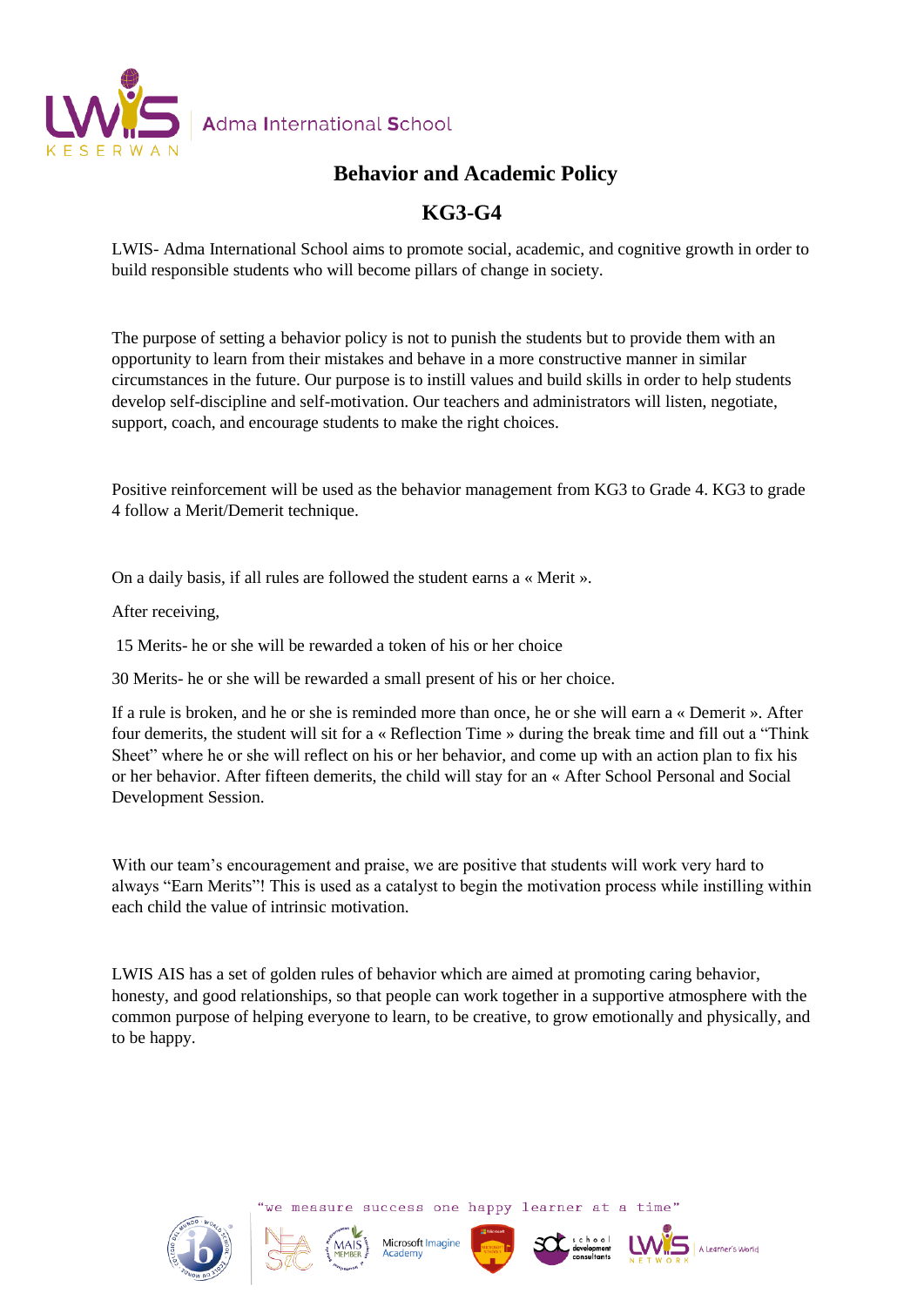

## Adma International School

If a student receives a demerit more than once for any of the following offences, the consequences will be as follows.

| <b>OFFENCE</b>                                                                                           | <b>FIRST TIME</b>                                                                                | <b>SECOND TIME</b>                                                                                                          | <b>THIRD TIME</b>                                                                                                                                                                                                             |
|----------------------------------------------------------------------------------------------------------|--------------------------------------------------------------------------------------------------|-----------------------------------------------------------------------------------------------------------------------------|-------------------------------------------------------------------------------------------------------------------------------------------------------------------------------------------------------------------------------|
| <b>COMING TO</b><br><b>CLASS</b><br><b>UNPREPARED</b><br>(no homework)                                   | Verbal reminder.<br>Parents will be<br>informed.                                                 | Inform parents.<br>5 points will be<br>deducted for everytime<br>his or her work is not<br>handed in.                       | Meeting with parents,<br>HOS, relevant<br>teacher, and student<br>to set an action plan<br>and sign an<br>agreement.                                                                                                          |
| <b>COMING TO</b><br><b>CLASS</b><br><b>UNPREPARED</b><br>(books, laptop,<br>copybooks,<br>pencils, etc.) | Verbal reminder.<br>Parents will be<br>informed.                                                 | Written note to<br>parents. (sent on<br>eschool)<br>Copy the written class<br>work during recess the<br>next day. (1 break) | Meeting with parents,<br>HOS, relevant teacher<br>and student. Parents<br>will be asked to bring<br>his or her materials,<br>students will reflect on<br>his or her<br>responsibilities during<br>an after school<br>session. |
| <b>Attempting to</b><br>look at other<br>learner's test or<br>assessment                                 | Verbal reminder and<br>signing an agreement.                                                     | Parents will be<br>informed. 20% of the<br>total mark will be<br>deducted from test or<br>assessment.                       | 50% deducted from<br>the test. Meeting with<br>the parents and the<br>child.                                                                                                                                                  |
| <b>Mobile phones</b><br>and ALL<br>electronic<br>devices/toys                                            | Verbal reminder.<br>Parents will be<br>informed.                                                 | The item will be<br>confiscated for one<br>day.<br>Parents will be<br>informed.                                             | The item will be<br>confiscated for one<br>week.<br>Parents will be<br>informed.                                                                                                                                              |
| <b>Disrespectful</b><br>behaviour,<br>language,<br>and/or gestures<br>towards staff<br>and peers         | Two break reflection<br>sessions with writing<br>an action plan.<br>Parents will be<br>informed. | After school personal<br>and social<br>development reflection<br>sessions<br>Parents will be<br>informed.                   | At least one in-school<br>reflection day<br>depending on the<br>severity of the<br>offence.<br>Meeting with parents.                                                                                                          |



"we measure success one happy learner at a time"

MAIS





A Learner's World